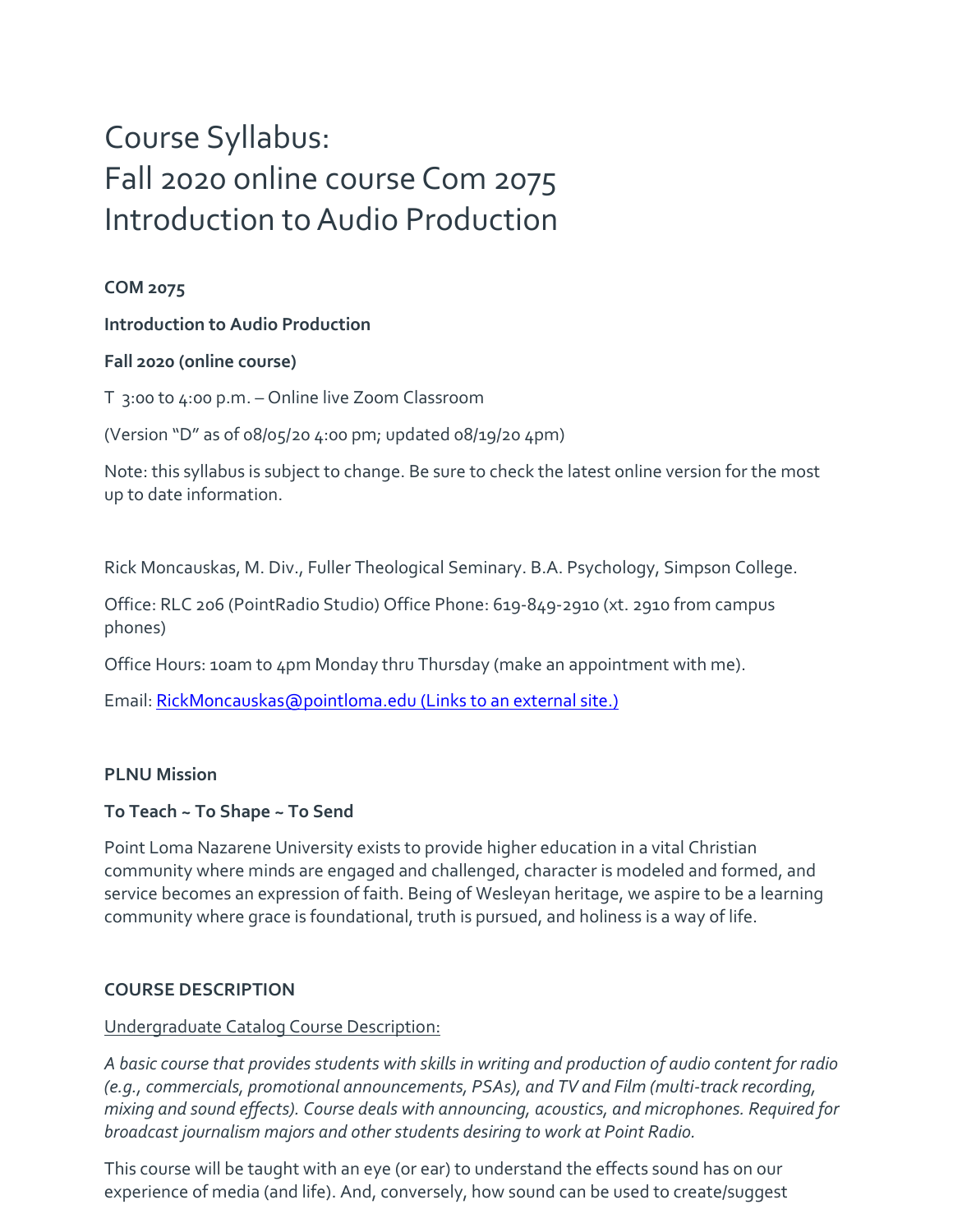effects within individuals encountering the media programming students will create/produce within the Media Communication major and when they work in media in the post-university world of work. An emphasis on an understanding of the pre-cognitive/non-rational/subtextual nature of sound will be a frequent topic of discussion. The course content should be useable by all students in relation to media consumption and construction, even if a career in this field is not contemplated.

# Learning Outcomes:

By the end of this semester, you should be able to:

- Demonstrate technical skills of digital audio recording and editing.
- Correctly and creatively write and produce a radio commercial; a program promotional announcement and a five minute podcast.
- Evidence collaborative abilities by working in an audio production team.
- Demonstrate a beginning/developing appreciation for the psychological power of sound/audio to influence emotional involvement in radio/audio/media/film programming and to be able to identify many of the techniques used to create those emotional/psychological effects.
- Demonstrate a beginning understanding of the role of the "aesthetics of narrative" as a tool for encouraging audience involvement in radio/audio programming.

#### Required Text:

Alten, S. R. (2012) First Edition. *Working with Audio*. Course Technology, Cengage Learning, Boston, Ma.

#### Course Requirements:

- All assignments must be uploaded to Canvas before the beginning of class on the dates indicated in Canvas. Audio projects must be correctly exported in MP3 format from Audition for uploading to Canvas. Assignments that are late or submitted in any other manner or format than MP3 will not be accepted and **will receive zero points.** (Note: this is the OFFICIAL policy of this professor and this course.)
- In an online production environment, students will need to record and edit audio remotely on either their cell phone or laptop computers using PLNU provided editing software. The software for audio editing is Adobe Audition (it is part of the Adobe "Creative Suite." There are a number of audio recording applications (apps) on both Android and iOS smartphones. A recommended piece of software that makes for easy single track trimming and adjusting of audio files is a program from Rogue Amoeba called "Fission." This is not absolutely necessary for audio editing, but it makes simple audio tasks easy (and the program is relatively inexpensive). The cost for the program is \$30.00.
- All students must use Adobe Audition to complete assignments in this class. Demonstrating competency in this program is part of your grade. Using other equipment or software is unacceptable and puts the quality of your productions and, thus, your grade at risk. (You should use Fission to check your projects before you turn them in. This is recommended, but not essential.)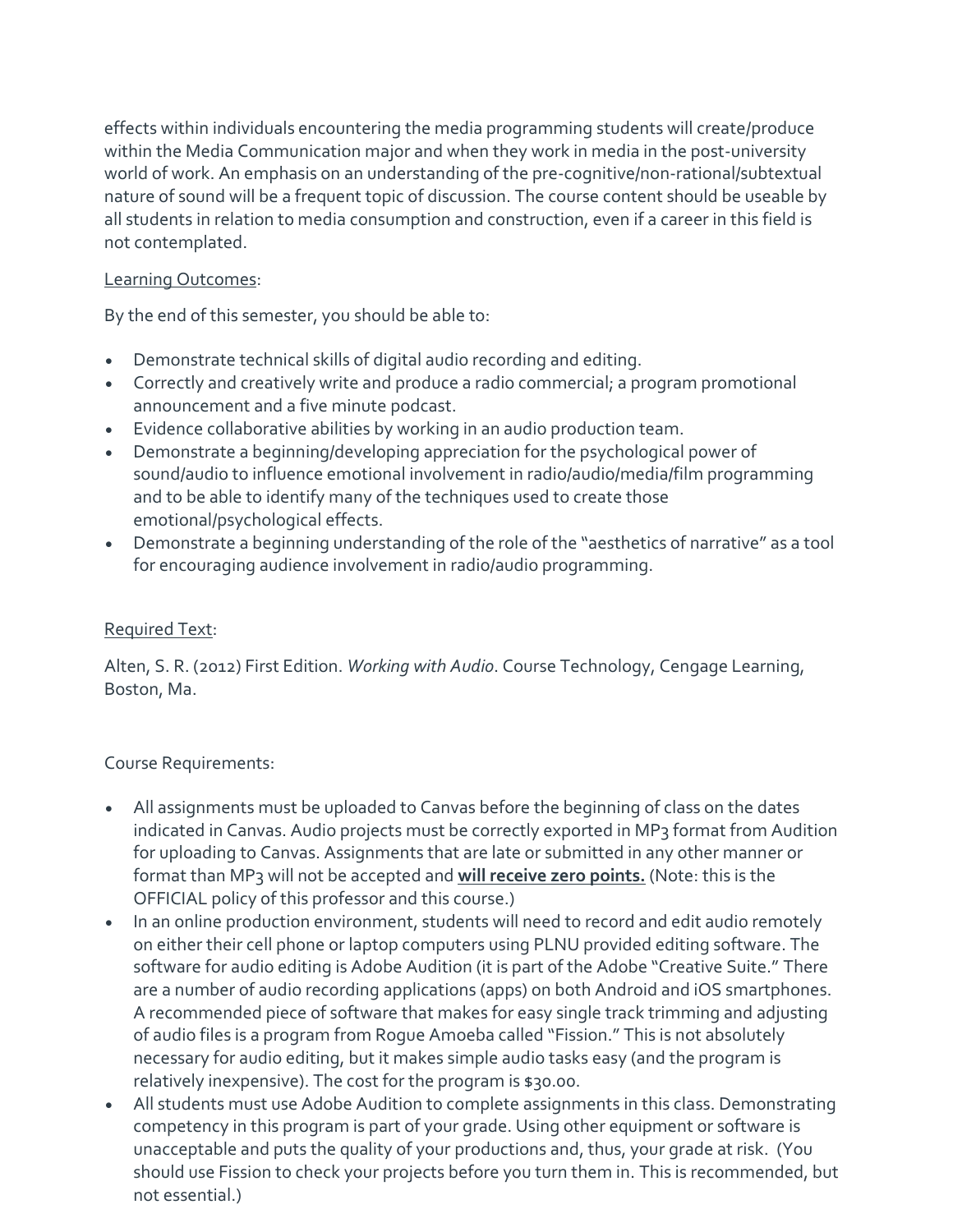- Students are expected to complete assigned readings by the dates they are due and to be prepared to discuss and/or present on those topics in our regular live class meeting time. Reading quizzes will be given throughout the semester. Most assignments will be due the following Sunday night, before midnight, the week after the assignments are given in Canvas. Exceptions to this general rule will be brought to your attention.
- Production projects may be played during class for discussion. Comments directed toward the producer should be constructive and given in a courteous manner.
- Projects are to be completed by the individual student unless indicated otherwise. Grades for projects that require teamwork will be given to the entire team and team members may be asked to grade the contribution of other members of their production team.
- All written documents are to be created and edited in Microsoft Word (do not submit documents in Apple "pages" or any other word processing format. Additionally do not submit written documents as .pdf files, either. This is the Adobe "Acrobat" format.) All written documents must be submitted with the MS (= Microsoft) .docx extension. If you do not submit "Word.docx" files for your written assignments you will lose points on the assignment.
- You may use Google Slides (or PowerPoint, for your "teaching presentations."
- Formatting your "file names" (when you turn in a word.docx or .mp3 file, for example). File names for your projects must include: 1) your last name as part of the file name; 2) a short version of the assignment name and 3) a version number for your file (ie. Usually something like this "moncauskasAuditionCompetencyV01.mp3).
- You MUST use the forms that I provide when I provide them. They will be located in the week's assignment list. Do not write up an assignment without the use of the form provided. You will lose points if you do.
- Students must take both exams at the days and times listed in the syllabus.
- It is the expectation of the school that students will do (approximately) two to three hours of homework for every "credit hour" of class. As this is a two-unit course, you are expected to put in between four (4) and six (6) hours of homework for this class per week. Having said that, the amount of homework will vary by week. Some weeks there might not be much. The next week might be more than average. There should be an "average" of four to six hours of homework, for this class, per week.
- If and when we return to campus: Three editing workstations, mics and headsets are available for your use in the PointRadio Studio. Because audio workstations may be shared with other classes, plan ahead and schedule production and editing time early. Editing stations are only available at posted days and times that coincide with the days and times the TV studio is open (normally: Monday thru Thursday 10 am to 11pm. Closed Friday, Saturday, Sunday and school holidays.). Other possible times are limited to when the library is open. There is no access to the PointStudios when the library is closed. The inability to secure equipment or editing time due to lack of planning is not an excuse for not completing an assignment. Portable digital audio recorders are also available for check-out from the TV studio across the hall.

#### PointRadio Participation (this is all pending as of 08/05/20):

 *All students in this course will participate in a weekly commitment to the operation of Point Radio. You are expected to start on time, end on time and follow the format specifications for PointRadio (formerly known as KPLR). All "broadcasts" are to be recorded, trimmed, "normalized" and uploaded with clear identification for credit. You are expected to*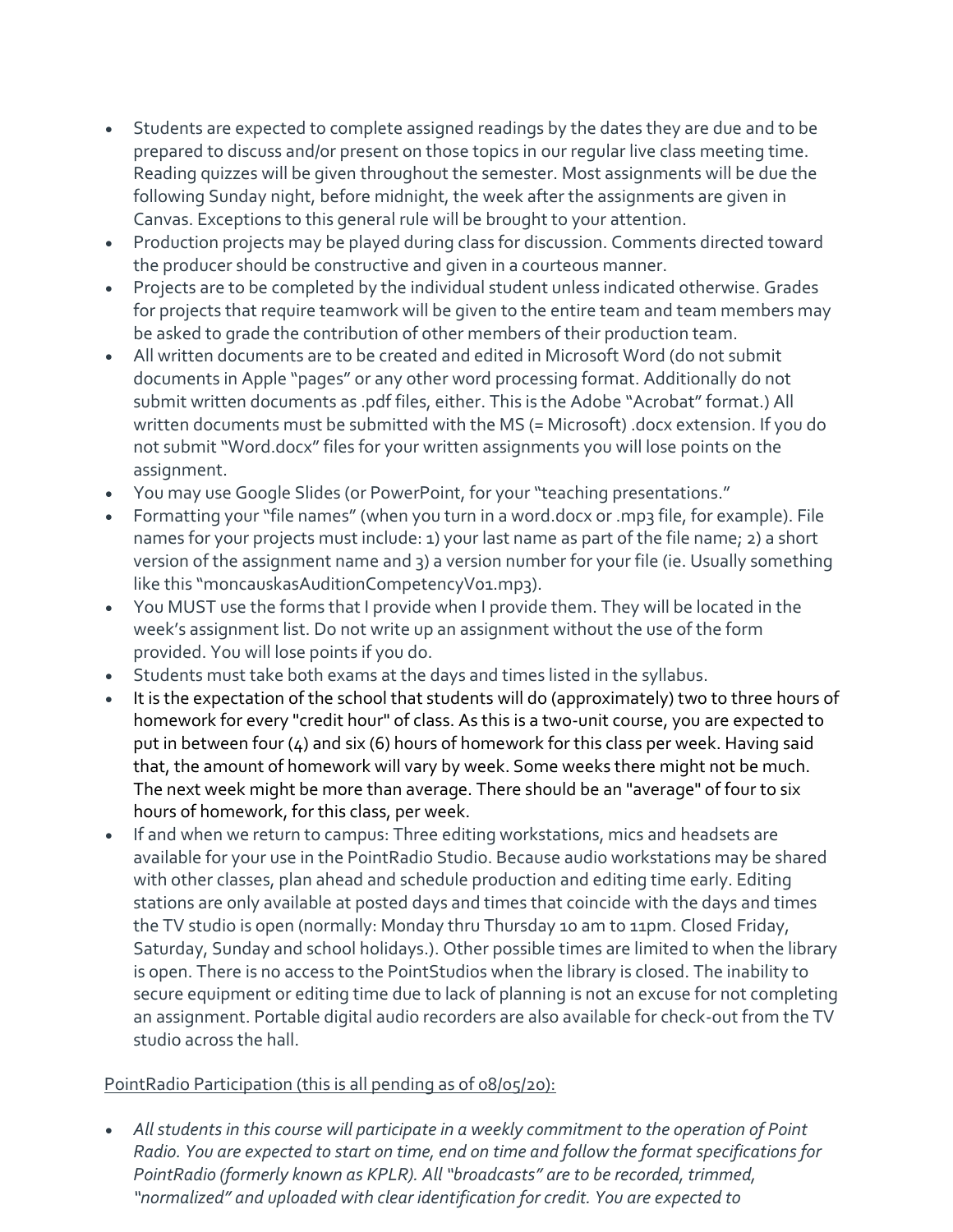*create/participate in 10 weekly "broadcasts" for minimum credit (maintenance of your course grade). If you complete fewer than 10, your final grade will be reduced depending on the number of programs produced & uploaded. More programs produced and uploaded may give you additional point value to your final grade.*

- *Students have the sole responsibility for their commitments to the campus radio station and*  will face significant penalties when those obligations are not met. On-air shifts *must be covered even if the person cannot be there due to illness or extenuating circumstances. You must provide me with documentation for missing an air shift due to illness or emergency.*
- *The student MAY switch duties with another person in the class. However, this must be arranged a minimum of 48 hours in advance and the PointRadio manager (not the Professor) must be notified of the change prior to the person's air shift or other responsibility.*
- *News personnel carry the same responsibilities as on-air personalities. Contact the Station Manager before noon if you cannot participate in your air shift due to illness or emergency situation.*
- *Failure to cover air shifts without a documented excuse will result in a penalty of 10% off the student's final course grade for each occurrence.*
- *In addition to on-air work, students in this class will be asked to assist with PointRadio events. Failure to follow through on these commitments will result in a deduction of PointRadio participation points.*

#### Attendance:

- Attendance will be taken in all class sessions. As noted in the university catalog, students who miss 10% of class sessions (that means 1.5 sessions) will be reported to the Vice Provost of Academic Administration. Missing 20% of class sessions will result in the student being de-enrolled from this course. This rule will be strictly enforced. Lessons are cumulative. That is, what you do **next week** will build upon what you learned to do **this week**. Missing class sessions will cause the student to do more work than simply attending the (online) class sessions. (Remember missing ONE session of 2075 is like missing a whole week of another class. We only meet once a week.)
- The communication industry is time sensitive. Professionals in this business succeed or fail depending on their ability to meet deadlines and follow through on commitments. Now is an excellent time to develop good habits. With this in mind, students are expected to be on time to class. Entering the online session after class has started is disruptive to other students and to the continuity of the session. Attendance is taken promptly at the time class is scheduled to begin. If you are not online when I take attendance, you will be counted as late or absent unless you see me individually at the end of class. Students who are chronically late may be asked to withdraw from the class.
- Attendance in class means that you are fully attending to the course (ie. don't multitask). Students, who choose to read/watch other things on the internet, use their cell phone, text, engage in irrelevant and disruptive conversations, study for their next class, etc… will be asked to put their "extra-curricular" activities away or they may be singled out by the professor for disruptive/distracting behavior. There are no exceptions to this policy. Laptops and cell phone use are part of being in the online environment, but "multitasking" is myth. It is really "task-switching", and every time you switch between "tasks" you lose your place in the discussion or you will miss necessary context for completing your tasks. You will slow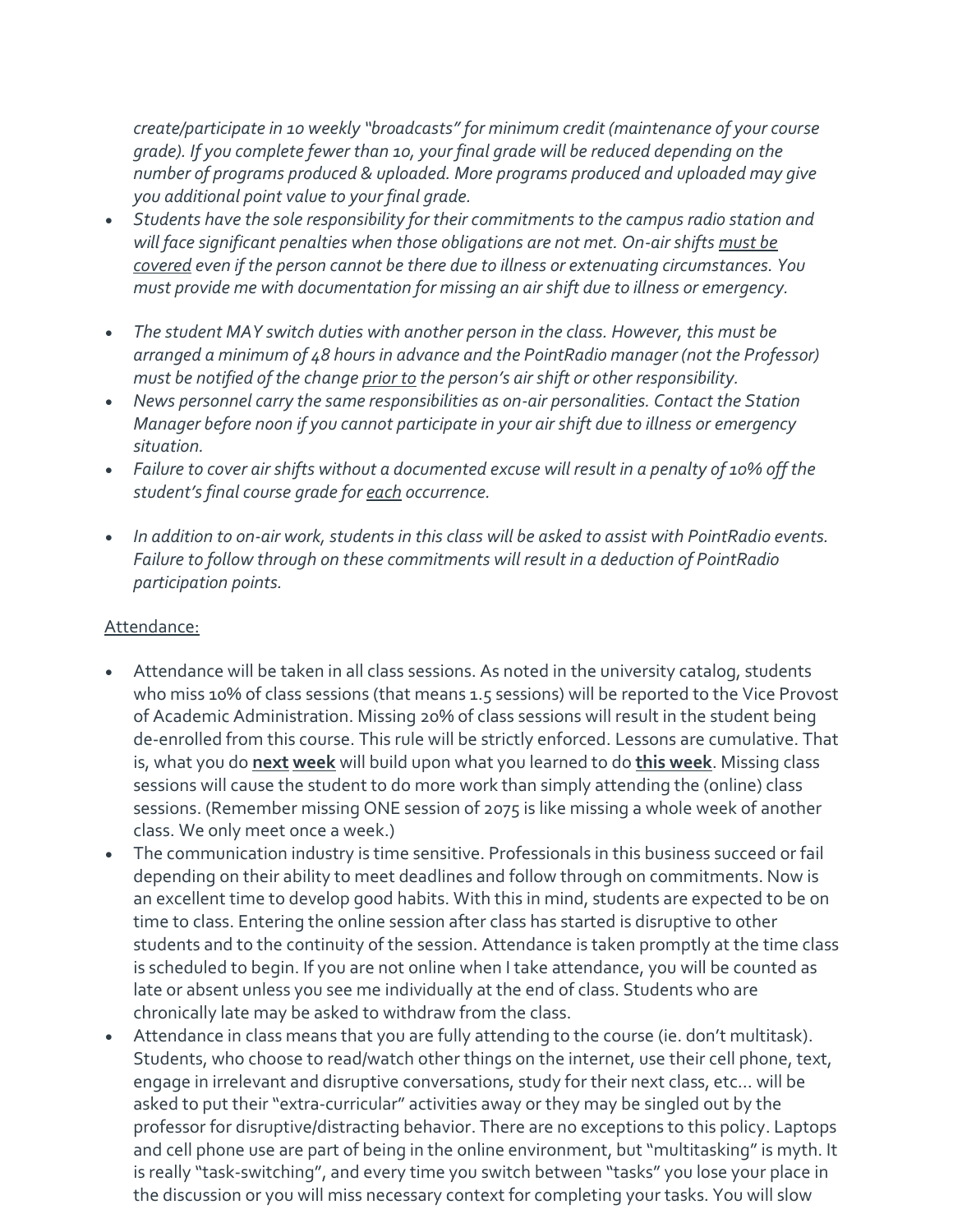down the class and misunderstand your assignments. If violations of this policy are repeated, the professor will take appropriate action to keep the class sessions on track.

- In the event that you miss class, you will be expected to get notes, handouts, and assignments from someone in class. (Your radio partner, if you have one, would be an excellent candidate.) You may also access the recorded Zoom video that will be posted for your access. **Do NOT ask the Professor for notes.** You are responsible for missed material and should try to make a friend or two in this class that you can count on.
- It is the student's responsibility to maintain his or her class schedule. Should the need arise to drop this course (personal emergencies, poor performance, etc.), the student has the responsibility to follow through (provided the drop date meets the stated calendar deadline established by the university), not the instructor. Simply ceasing to attend this course or failing to follow through to arrange for a change of registration (drop/add) may result in a grade of F on the official transcript.

#### Technology Policy

Students should only be using their laptop computers for class activities. If you are found to be doing activities unrelated to class on your laptop appropriate action will be called for (see above). Unless you are asked to use your cell phone for a class assignment, put cell phones face down, out of reach, with the sound "off" for the entire class session. Making personal audio or video recordings of class sessions are not allowed (except as directed by the instructor). Students may not mass distribute course content in any form without permission of the instructor.

#### PLNU Zoom Etiquette for Students:

- For each class session, you should do your best to **have open both Zoom and Canvas**  (do a split screen on your computer or use multiple devices). Most classes will use both online platforms during your class sessions.
- Have a **plan for taking notes** (ideas: paper and pencil, digital notepad, Word/Pages doc). We may post recordings of our Zoom class sessions on Canvas, but you should also try to capture your thoughts and questions in the moment.
- Try to log online to our class meeting from a **quiet, distraction-free environment**. We have little time together; let's try to maximize it!
- **Avoid multitasking.** You'll retain the discussion better if you refrain from replying to emails or text messages during the class meeting.
- Keep your **audio on mute** until you want to speak. We must work together to limit background noise wherever possible.

 $\circ$  When you are speaking, let others know that you are finished by saying something like, "That's all," or "I'm done," or "Thank you," so that everyone knows you have finished your comments.

● If possible, enable your **video** so that we can see you and connect with you. There are times when you may need to disable video (for instance, in order to minimize the activity on your internet connection or if there is a lot of activity going on in your video). If you are able to turn on your video, please limit the distractions and treat this Zoom meeting in the same way you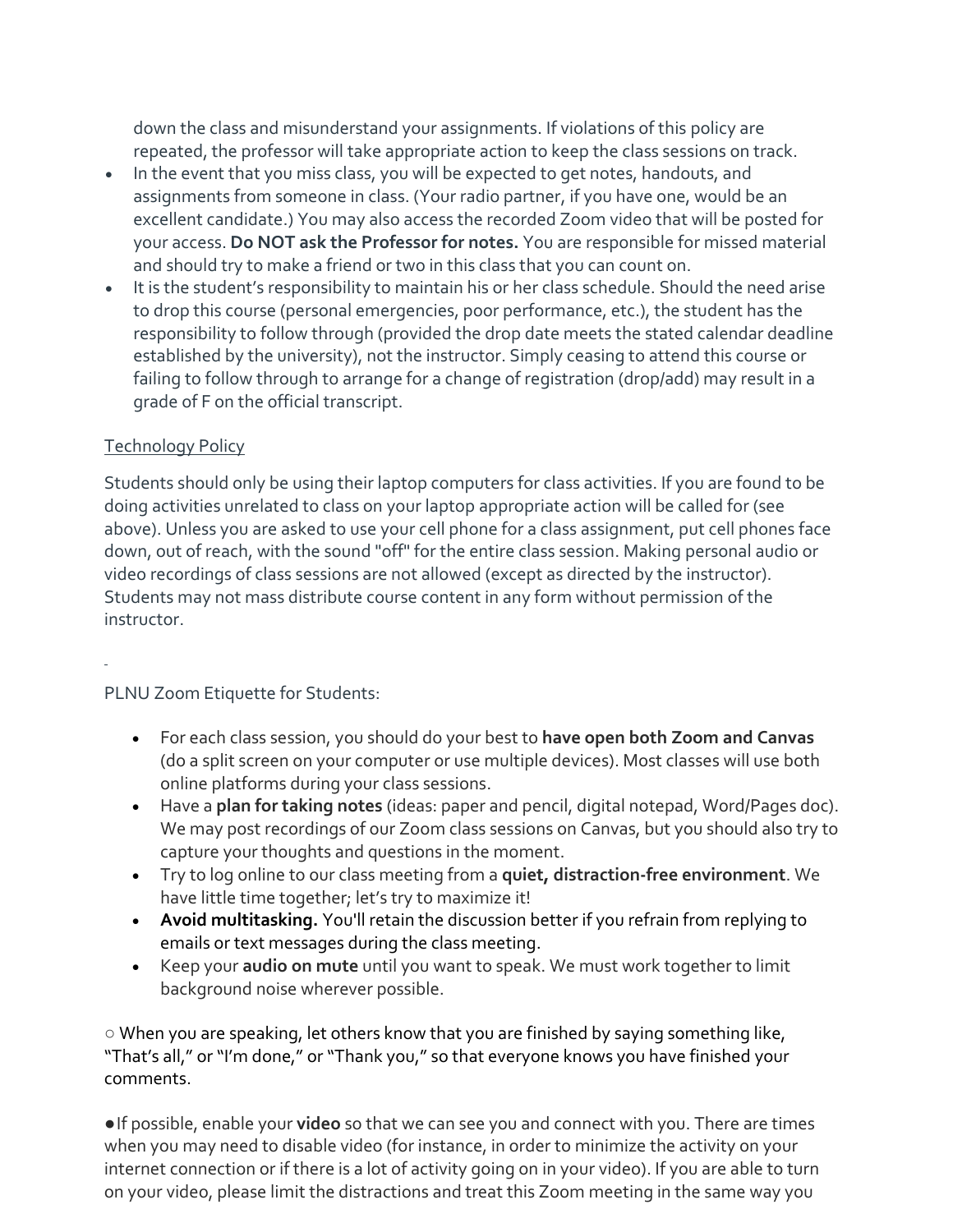would if you were sitting in class. Eating, talking to others off screen, playing with pets, etc. can be very distracting.

○ Be aware of your surroundings. Your professor and classmates can also see BEHIND you. Make sure that there is nothing in the background (traffic, other people, a pile of laundry) that may distract from the class. While it is not necessarily the best choice to attend class from your messy bedroom, it may be the only place you can find peace and quiet away from roommates or family members. If that is the case, you can employ a Virtual Background to hide what you don't want to be seen.

- Many of you are probably used to the **chat feature** on Zoom. However, here is a little primer: On the bottom of the Zoom window, click on "Participants" and "Chat." Two pop-up windows will open on the right side of your screen.
	- o When you want to speak, use the "Raise Hand" feature (on the bottom left of the Participants window). Be sure to unmute yourself to talk.
	- o If for some reason the professor does not see your hand raised, please feel free to unmute your mic to interrupt.
	- o Use the Chatbox to make a point or ask a question. Remember that Chat is public, and may be recorded, and archived.
- Finally, with regard to your **appearance on Zoom**, remember that even though you may be alone at home, your professor and classmates can SEE you! While attending class in your pajama bottoms is a tempting option, you'll want to make sure that you are presenting yourself in a professional manner. Put on a clean shirt. Brush your teeth. Wash your face.

#### Notice to Students with Disabilities

While all students are expected to meet the minimum academic standards for completion of this course as established by the instructor, students with disabilities may require academic accommodations. At Point Loma Nazarene University, students requesting academic accommodations must file documentation with the Disability Resource Center (DRC), located in the Bond Academic Center. Once the student files documentation, the Disability Resource Center will contact the student's instructors and provide written recommendations for reasonable and appropriate accommodations to meet the individual learning needs of the student. This policy assists the University in its commitment to full compliance with Section 504 of the Rehabilitation Act of 1973, the Americans with Disabilities (ADA) Act of 1990, and ADA Amendments Act of 2008, all of which prohibit discrimination against students with disabilities and guarantees all qualified students equal access to and benefits of PLNU programs and activities.

# Academic Dishonesty

Students should demonstrate academic honesty by doing original work and by giving appropriate credit to the ideas of others. As stated in the university catalog, "Academic dishonesty is the act of presenting information, ideas, and/or concepts as one's own when in reality they are the results of another person's creativity and effort. Such acts include plagiarism, copying of class assignments, and copying or other fraudulent behavior on examinations." Essentially, if you turn in work that is another person's work, without giving credit to the original person, it is plagiarism and is punishable by an automatic failing grade in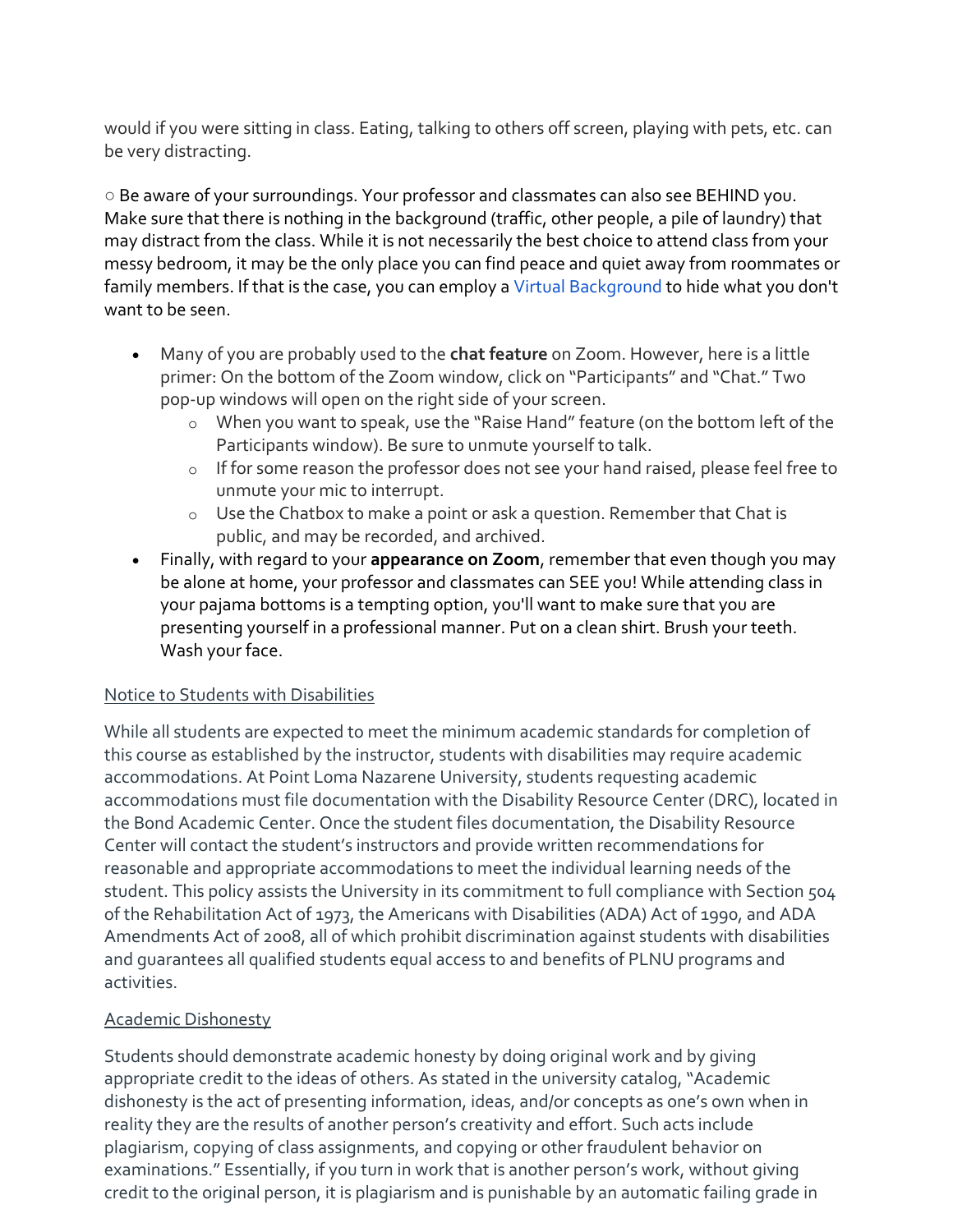this class (see PLNU's Academic Policies for more details). It is also possible to be expelled from PLNU if the student is found to be in the habit of dishonesty.

#### FERPA Policy

In compliance with federal law, neither PLNU student ID nor social security number should be used in publicly posted grades or returned sets of assignments without student written permission. This class will meet the federal requirements by distributing all grades and papers individually. Also in compliance with FERPA, you will be the only person given information about your progress in this class unless you have designated others to receive it in the "Information Release" section of the student portal. See Policy Statements in the undergrad student catalogue.

#### State Authorization

State authorization is a formal determination by a state that Point Loma Nazarene University is approved to conduct activities regulated by that state. In certain states outside California, Point Loma Nazarene University is not authorized to enroll online (distance education) students. If a student moves to another state after admission to the program and/or enrollment in an online course, continuation within the program and/or course will depend on whether Point Loma Nazarene University is authorized to offer distance education courses in that state. It is the student's responsibility to notify the institution of any change in his or her physical location. Refer to the map on State Authorization to view which states allow online (distance education) outside of California.

#### Changes to Syllabus:

The instructor reserves the right to make amendments, additions or deletions to this syllabus. It is each student's responsibility to stay current and be aware of any changes. The online syllabus will be the most current. If substantial changes are made to the syllabus you will notified.

#### Official Means of Communication:

The official means of communication at Point Loma Nazarene University is the "university email". Your communications MAY be informally done using texting or other methods, but those are not official. If you must communicate with the professor concerning class attendance, grading, projects, policies or any other serious school business topic, you must do it by email. Other methods are NOT official.

#### Grading

Grades are based on the percentage system listed below. This enables students to keep track of their total score and to estimate their grade at any point in the semester.

Assignments (relative points as listed) 55% Participation & Attendance 15%